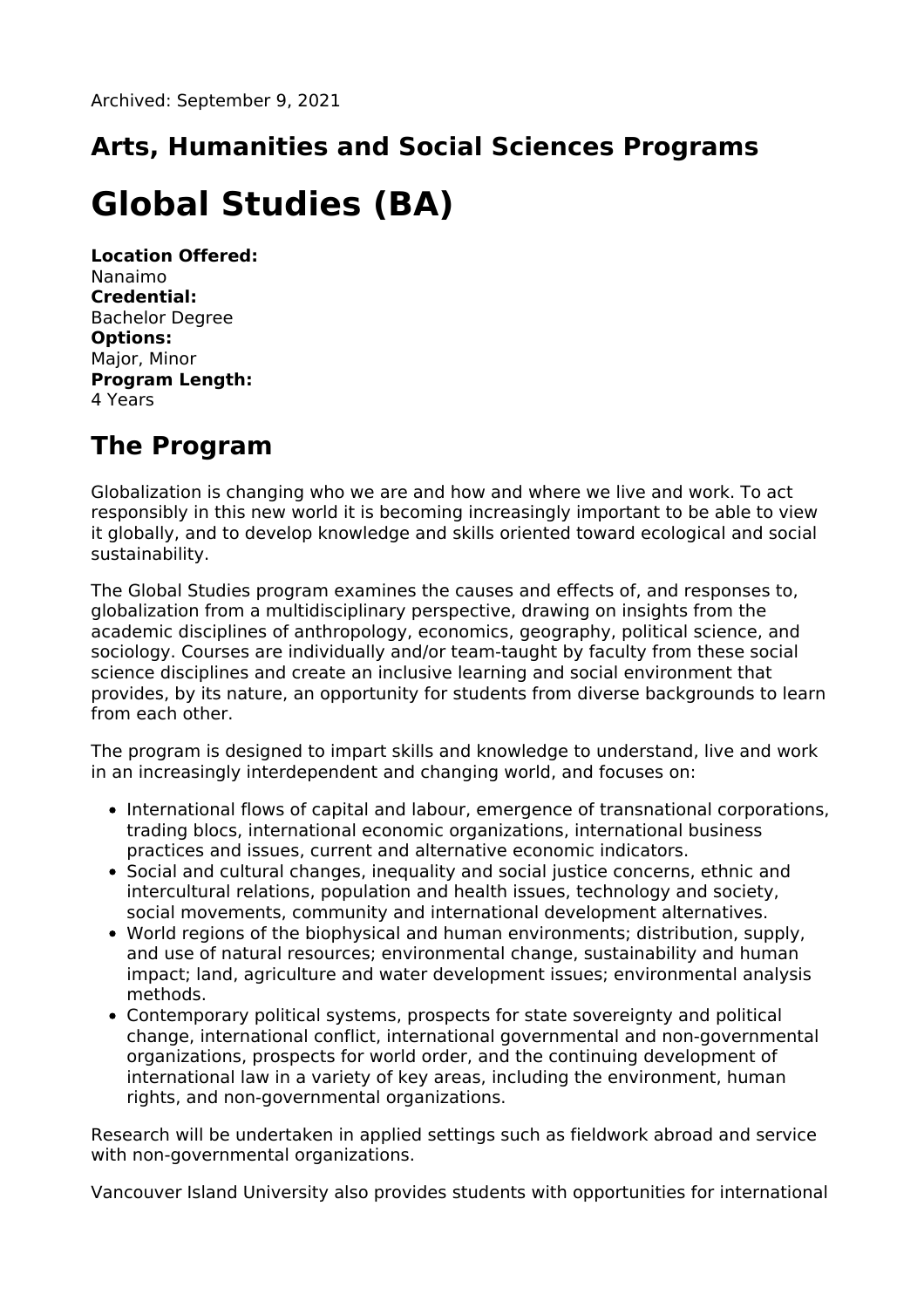experience and skill development both in Canada and abroad through:

- internships with governmental, non-governmental, and private organizations engaged in international development work;
- work study abroad;
- language training abroad;
- field school experience.

Global Studies provides excellent preparation for further study or careers in fields such as law, journalism, international business and marketing, international economic and social development, and areas of human rights and social justice.

### **Program Outline**

#### **Suggested Global Studies Specializations**

The following four specializations and associated clusters of electives have been suggested by the Faculty for Global Studies Majors and Minors. Each of these provides a different topical focus and related career emphasis.

#### 1. **Human Security and Global Governance:**

This specialization would prepare students who seek employment in governmental/intergovernmental institutions and NGOs. Human security as it relates to "the responsibility to protect", was adopted by the United Nations. This concept encompasses international policies to solve civil wars, ethnic conflicts, child soldiers, crimes against humanity and war crimes and development.

Suggested electives:

- ANTH 325, 332, 415, 419;
- GEOG 340, 352, 456;
- POLI 300, 301, 330, 400, 440;
- SOCI 360, 430.

#### 2. **Human Development**

This specialization will provide a specialization opportunity for students who would like to work in public, non-profit, or private sector organizations focusing on social, cultural, and economic development issues. The focus will include community development, education, and health programs, and poverty reduction initiatives. An additional focus is on conducting research as a basis for evaluating social programs and policies.

Suggested electives:

- ANTH 311, 312, 325, 415, 419;
- ECON 320, 323;
- GEOG 340, 344, 346, 446;
- POLI 300, 301, 302, 330, 440;
- SOCI 320, 380, 430.

#### 3. **Environment, Sustainable Development and Resource Management**

This specialization would address the needs of students who want to pursue careers or academic interest in addressing problems of global climate change, bio diversity loss, global pollution, deforestation, desertification, and other environmental and sustainable development issues. Global Studies courses would address resource management issues from an international and global perspective, including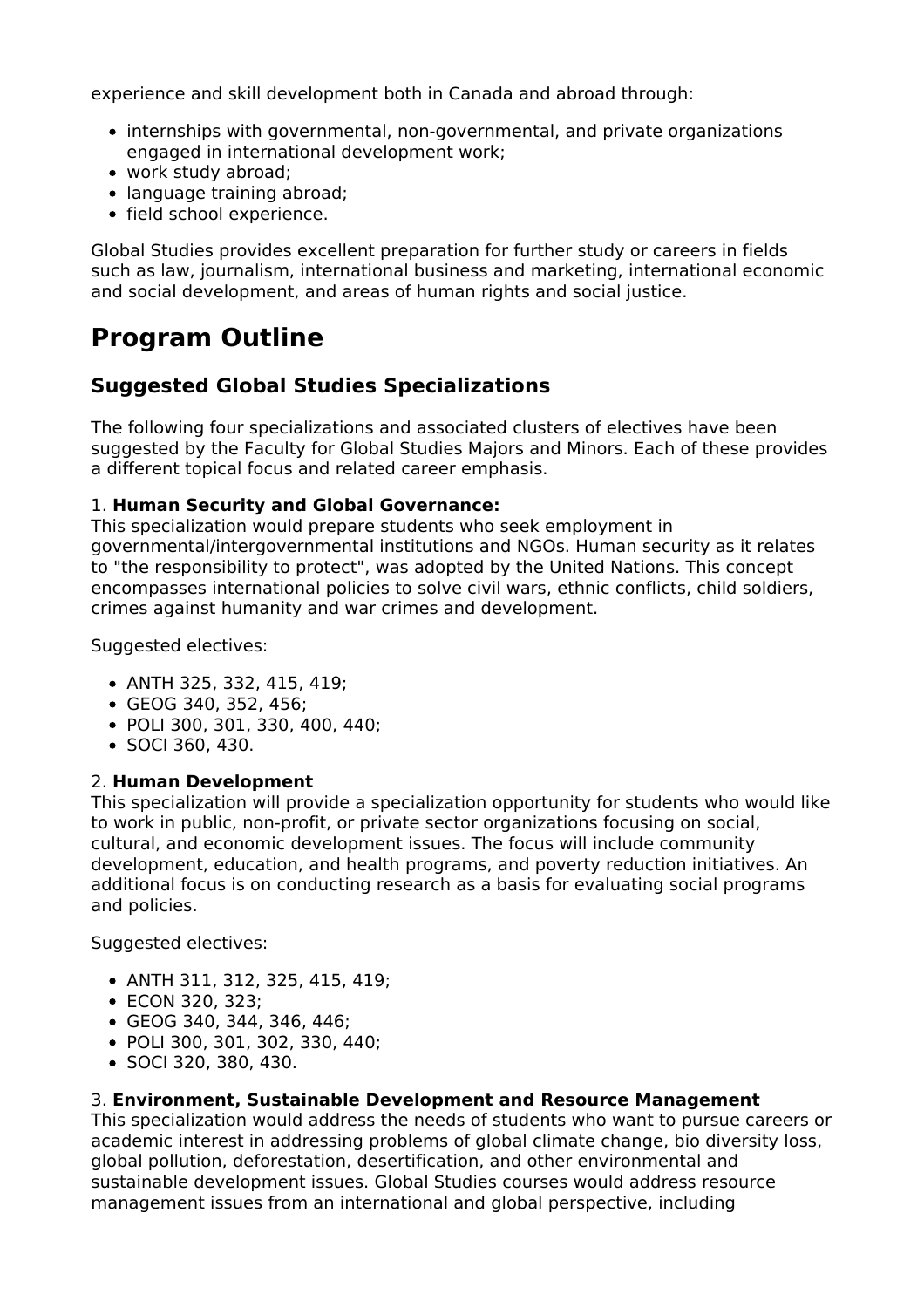institutions and strategies for addressing emerging crises. Students would also take courses in other departments depending on their area of interest, e.g., resource management, fisheries, or other related disciplines.

Suggested Electives:

- ANTH 312, 325, 332, 401, 415, 419;
- ECON 320, 323, 330;
- GEOG 350, 352, 456;
- POLI 457:
- SOCI 370, 405.

#### 4. **International Economic Relations**

This specialization would address globalization issues related to trade, trade liberalization, foreign aid, international debt, transnational corporations, and similar issues. Global Studies would provide courses addressing international institutions, supplemented by courses in business, geography, economics, political science and other departments.

Suggested Electives:

- ANTH 325, 332, 401;
- ECON 306, 360;
- FNCE 423:
- GEOG 340, 350, 352, 456;
- POLI 300, 400, 457;
- SOCI 360.

#### **Requirements for a Major**

Students must fulfill all the Institutional B.A. degree requirements, including Degree English Requirements and courses listed below:

#### **Years 1 and 2**:

- Minimum of 54 credits with minimum 2.0 ("C") grade point average over the last 24 credits attempted, including ECON 211,212; POLI 200, 201; GLST 210, 211, and 212.
- Fulfillment of the Second Language Requirement (below) or 6 credits from CSCI chosen from CSCI 112, 115, 160, and 161
- 3 credits of statistics/research methodology must be chosen from SOCI 250, SSID 250, or GEOG 324;
- Recommended courses include: HIST 101, 102, GLST 100.
- **Note:** Students should choose elective courses carefully in order to complete prerequisites of upper-level courses.

**Second Language Requirement**: knowledge of a second language (other than English) can be met as follows:

6 credits of a post-secondary second language in the same language (other than English) from the Modern Languages Studies Department;

#### **OR**

• Dual Dogwood certificate in French language study or equivalent.